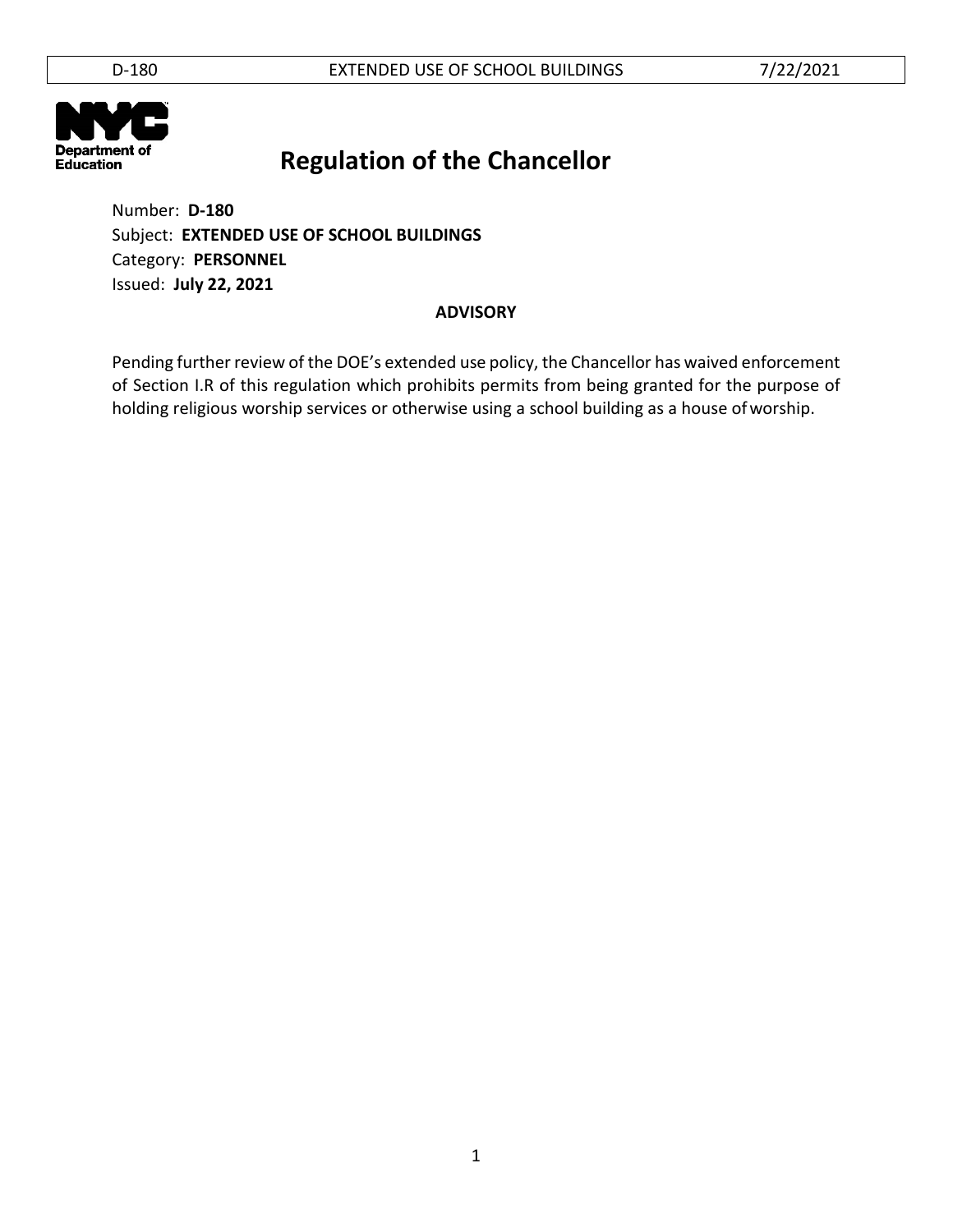

Number: **D-180** Subject: **EXTENDED USE OF SCHOOL BUILDINGS** Category: **PERSONNEL** Issued: **July 22, 2021**

## **SUMMARY OF CHANGES**

This replaces and supersedes Chancellor's Regulation D-180 dated March 24, 2010.

### Changes:

- Adds that permits granted under this regulation do not confer DOE sponsorship on Users' events, programs, or activities. (Section I.C)
- Adds "birthday parties" to the examples of events which are personal in nature and strictly forbidden during the extended use of school buildings under this regulation. (Section I.E)
- Clarifies that extended-use permit holders that invite the public to a meeting or program in a school facility "must provide, at no cost to the DOE, disability-related reasonable accommodations as needed for individuals with disabilities to participate in the meeting or program." (Section I.S)
- Changes "guidelines and/or limitations" to "requirements" and cautions that failing to conform to those requirements may lead to revocation of the permit, denial of future permits, and other legal action. (Section II.L)
- Adds Section III, "Incident Reporting," regarding requirements for non-DOE Users to report all health, safety, and medical incidents including, but not limited to, criminal and non-criminal incidents.
- Relocates the two attachments to this regulation to a separate webpage.
- Updates "Integrated Service Centers (ISCs)" to "Borough/Citywide Offices (BCOs)," and adds "instructional" support to the description of BCOs in Definitions.
- Removes reference to the guide "Request for After School Security Coverage" and related content (Section VII.C).
- Removes "Children's First Network Schools," and adds the BCOs' contact information. (Section XV).
- Throughout, for ease of reference, moves hyperlinks to the text of the regulation.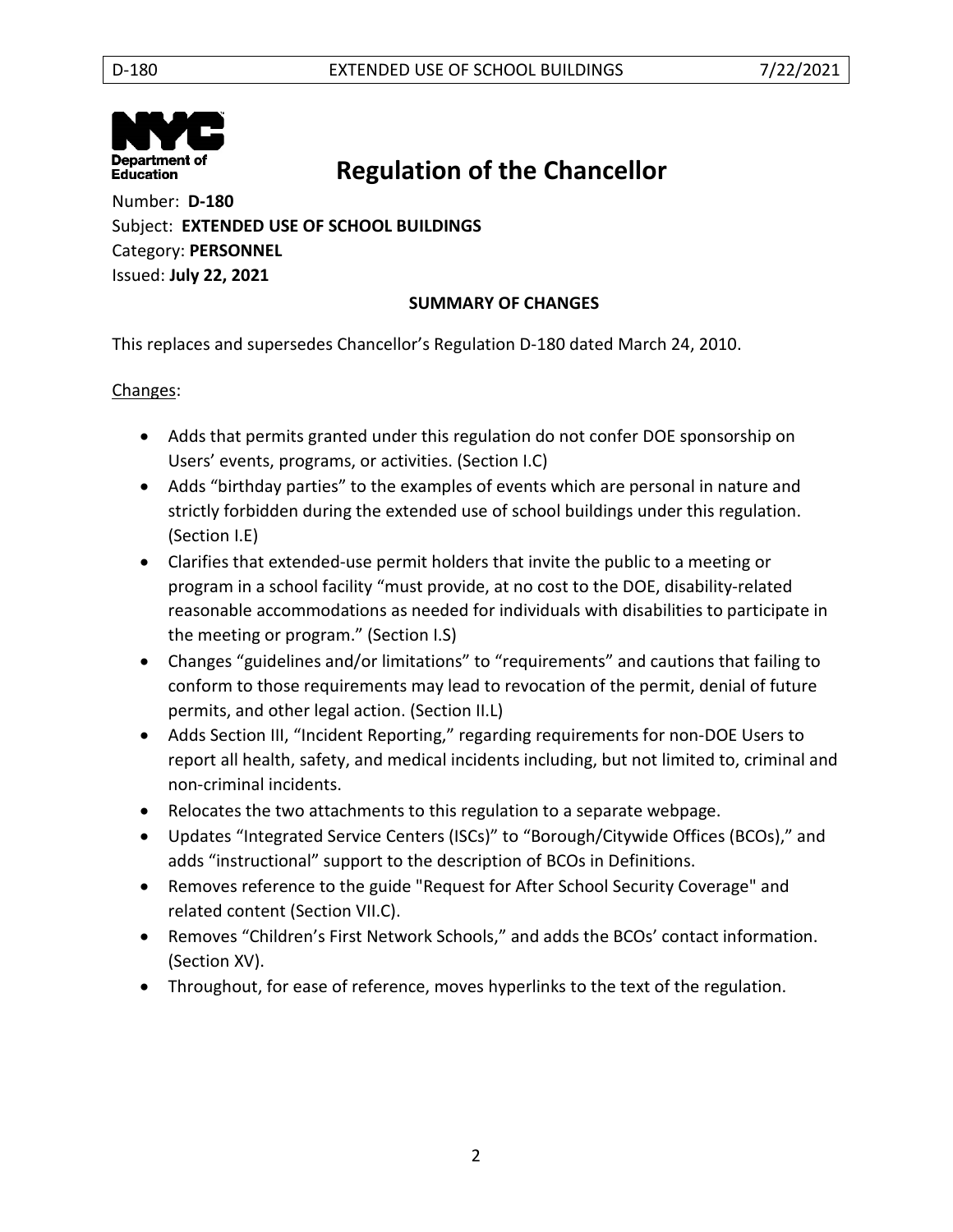

Number: **D-180** Subject: **EXTENDED USE OF SCHOOL BUILDINGS** Category: **PERSONNEL** Issued: **July 22, 2021**

### **DEFINITIONS**

### **Beacon Programs:**

Programs funded by the NYC Department of Youth and Community Development (DYCD). Beacon Community Centers operate a minimum of six (6) days and 42 hours a week in the afternoons and evenings, on weekends, during school holidays and vacation periods, and during the summer. Myriad community programs are offered to students and residents free ofcharge.

### **Custodial Payroll System (CPS):**

An online, automated system, which is used to calculate and process the cost of custodial services based upon the amount of space used, the nature of the space and day/time ofusage.

### **Custodial Entity:**

A school's Custodial Engineer/Building Manager or theirdesignee(s).

#### **Extended Use:**

The use of a school building by the School, Outside Organizations and/or Community Based Organizations (CBOs), i.e., the "User," outside normal school hours and days when school is not in session (mornings prior to the start of classes or a recognized breakfast program, late afternoons, evenings, weekends and holidays) consistent with thisregulation.

#### **Extended Use Permit:**

A permit must be obtained to reserve space for activities occurring outside normal school hours and days when schools are not in session. The permit application can be accessed through the Extended Use web application by school personnel and completed online. The User must complete and sign the permit when applying for space to be reserved.

### **Extended Use Application Process:**

An online system that allows Organizations/Users to formally request the use of a school building. See Processing and Completing the Extended Use Permit Application (available at [https://www.schools.nyc.gov/about-us/policies/chancellors-regulations/frequently-used](https://www.schools.nyc.gov/about-us/policies/chancellors-regulations/frequently-used-documents)[documents\)](https://www.schools.nyc.gov/about-us/policies/chancellors-regulations/frequently-used-documents) for additional details.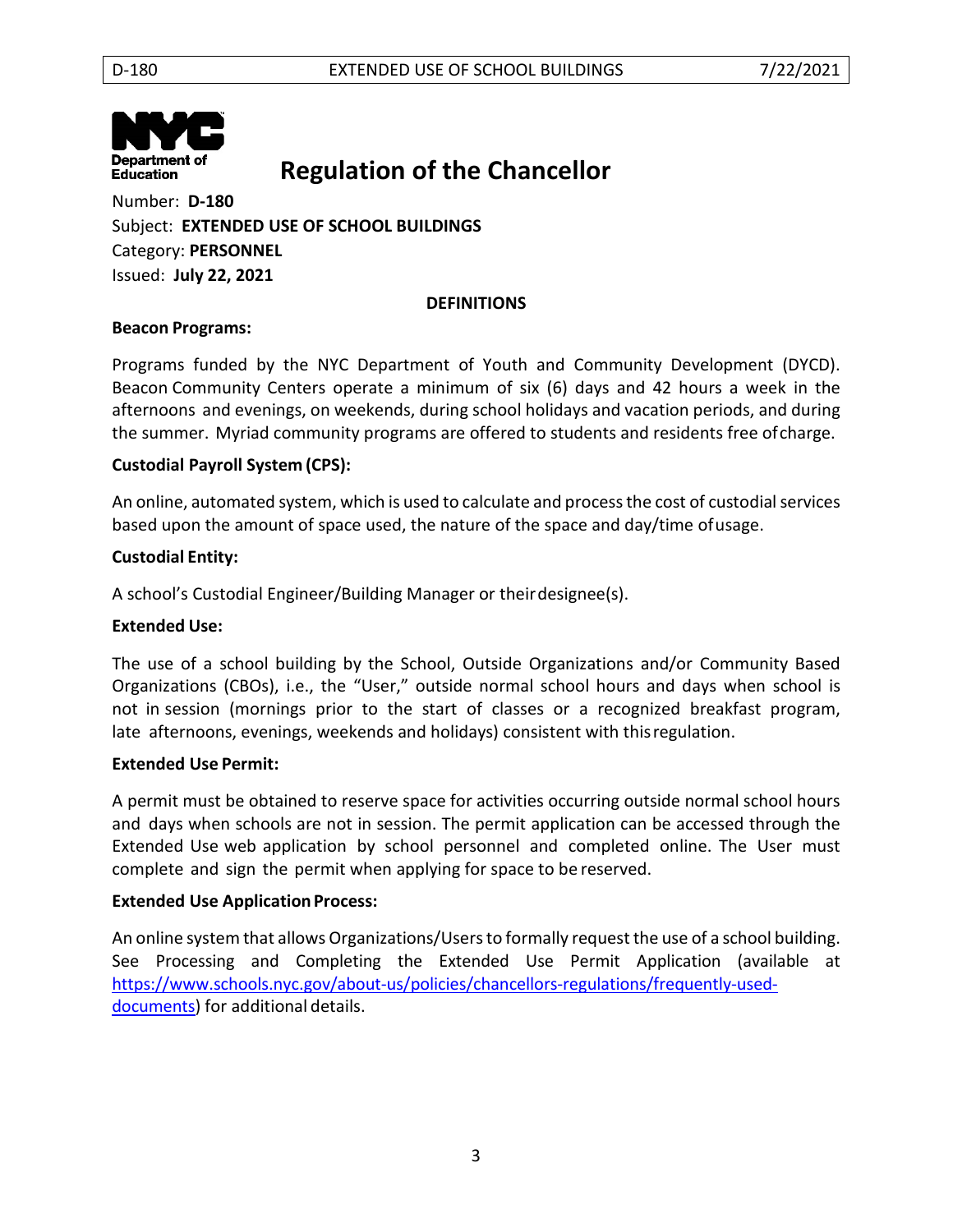### **Borough/Citywide Offices (BCOs):**

The sources of instructional and operational support for schools and programs in the DOE. Their focus is to align services and resources with instructional priorities and School-based need to support teaching and learning.

### **OST – Out of School Time:**

Programs funded by the NYC Department of Youth and Community Development (DYCD). OST programs offer a range of activities for young people during the hours they are not in school, i.e., after school, weekends and holidays, and during up to twenty (20) days of school and summer vacations, to support their social, emotional, and academic development while providing a safe and supportive environment while their parents work.

### **Space Fees:**

The cost for the Custodial Entity to prepare and clean the actual space required by a User to carry out the functions of its programs.

### **Space Sheet:**

A form prepared by the School's Custodial Entity and validated by the User for the purpose of reporting the actual space and/or services used (sometimes referred to as the *Report of Authorized Space and Custodian Services Rendered Form*). This report is used to determine the actual contractual costs incurred for usage and to generate the appropriate custodial payments to cover the additional labor services, referencing the approved Permit Application. See Processing Space Sheets and Accounting for Custodial Fees (available at [https://www.schools.nyc.gov/about-us/policies/chancellors-regulations/frequently-used](https://www.schools.nyc.gov/about-us/policies/chancellors-regulations/frequently-used-documents)[documents\)](https://www.schools.nyc.gov/about-us/policies/chancellors-regulations/frequently-used-documents) for additional details.

### **User:**

Any individual, Community Based Organization (CBO), or other group using a school building during extended use time.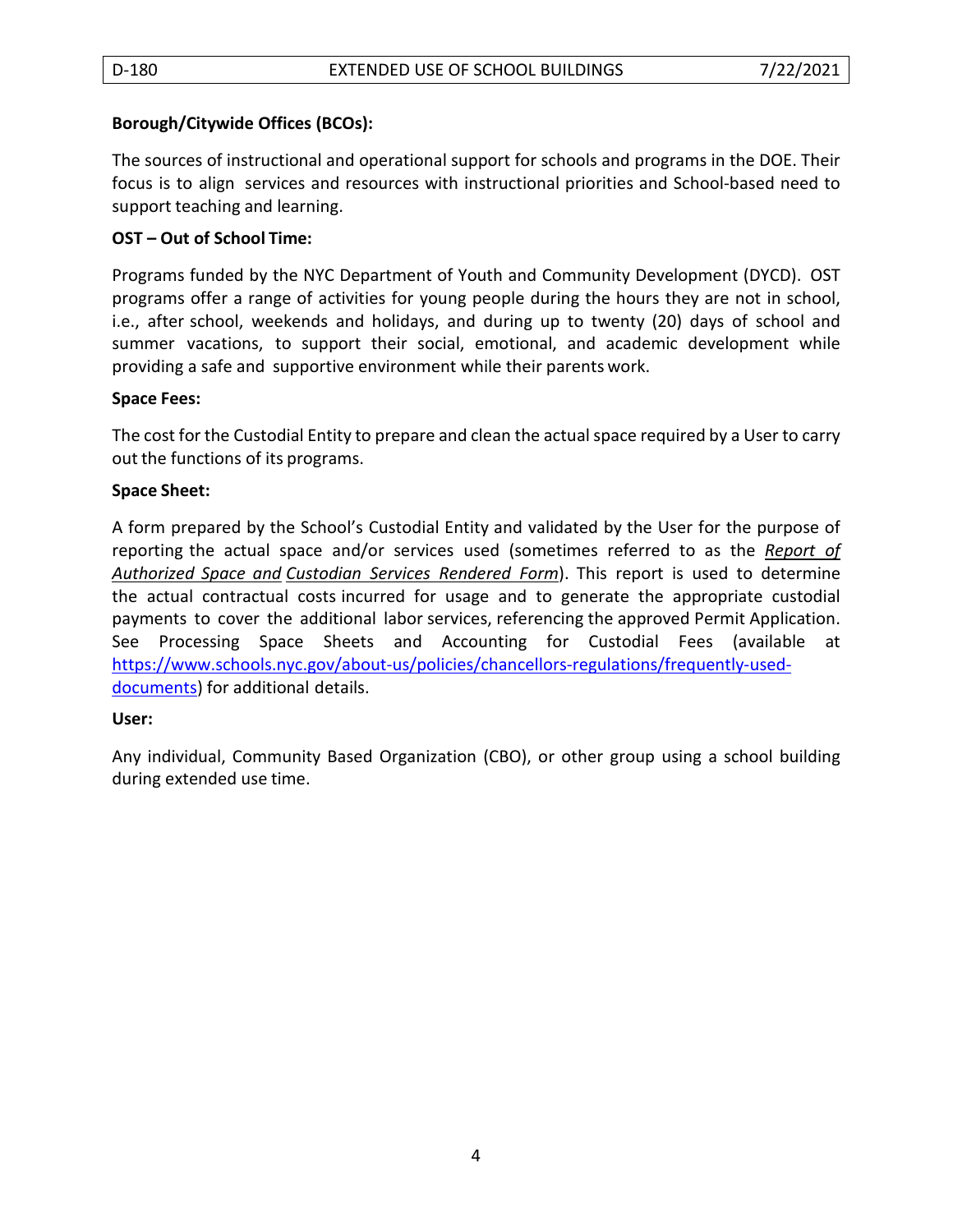

Number: **D-180** Subject: **EXTENDED USE OF SCHOOL BUILDINGS** Category: **PERSONNEL** Issued: **July 22, 2021 ABSTRACT**

> This regulation governs the extended use of school buildings. It establishes the procedures for organizations and individuals to follow in order to use NYC public school buildings outside normal school hours and on days when school is not in session, including weekends and holidays. It supersedes the Standard Operating Procedures chapter on thistopic.

### **INTRODUCTION**

The Department of Education (DOE) encourages the use of its public schools for purposes consistent with this Extended Use policy. School building principals, custodial engineers/building managers(Custodial Entity), the group, individual and/or organization wishing to use the school (the User), the Division of School Facilities (DSF), the Division of Financial Operations (DFO), and the Borough/Citywide Offices (BCOs) are the principal entities with key roles in the Extended Useprocess.

### **I. USE OF SCHOOL BUILDINGS**

- A. The Extended Use of School Buildings is subject to this regulation, New York State Education Law § 414 and all other applicable federal, state and local laws.
- B. The primary use of a school's premises must be for DOE programs and activities. After DOE programs and activities, preference will be given to use of school premises for community, youth and adult group activities.
- C. Permits granted under this regulation do not confer DOE sponsorship on Users' events, programs, or activities.
- D. Responsible adults must be in attendance at all times when youth groups are using school premises.
- E. Events which are personal in nature (e.g., weddings, showers, engagement parties, birthday parties) are strictly forbidden.
- F. Permits may be granted for the purpose of instruction in any branch of education, learning, or the arts.
- G. Permits may be granted for civic forums and community centers in accordance with applicable law.
- H. Permits may be granted for recreation, physical training and athletics, including competitive athletic contests of children attending nonpublic, not-for-profit schools.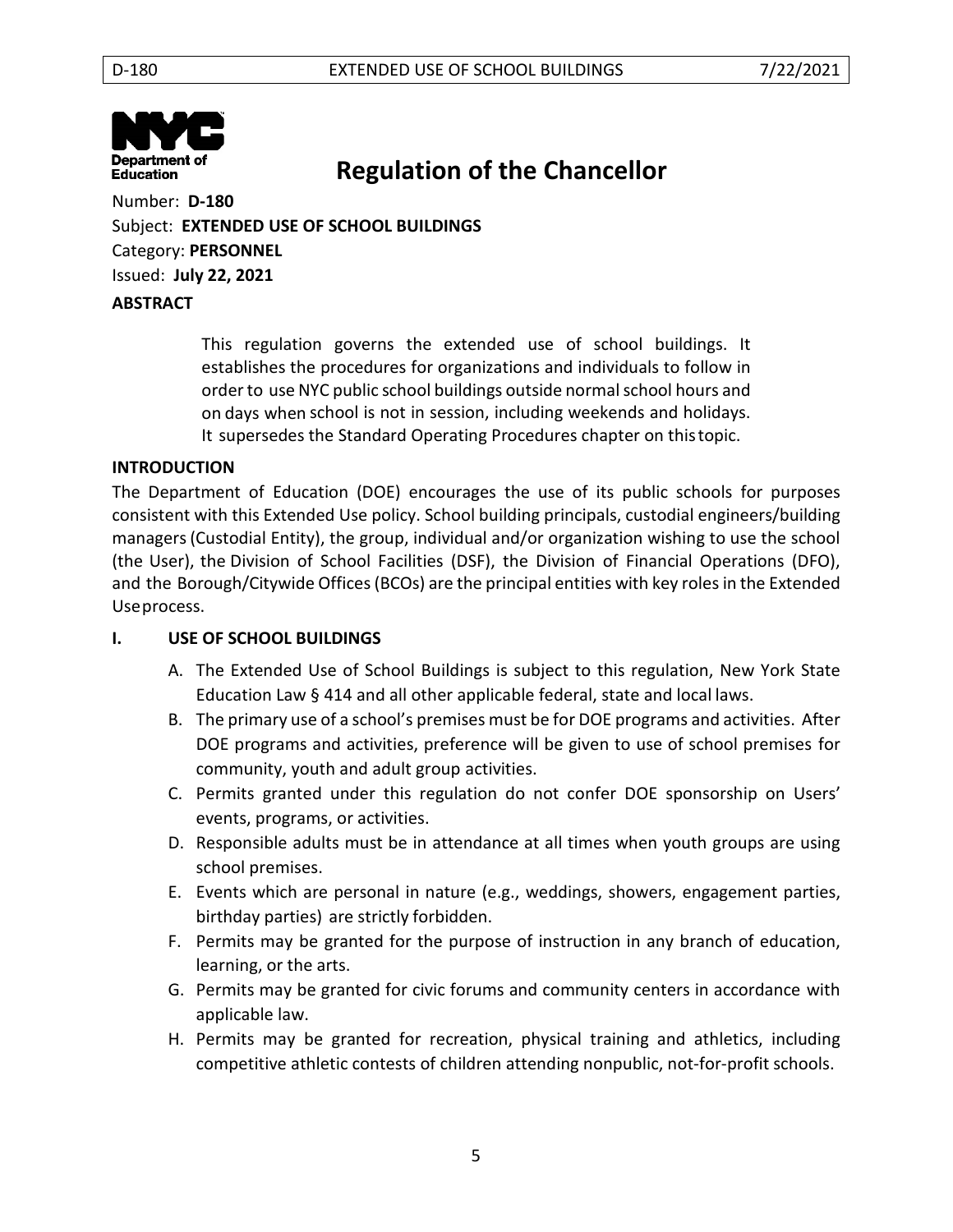- I. Permits may be granted for holding social, civic, and recreational meetings and entertainment, and other uses pertaining to the welfare of the community. All such uses shall be non-exclusive and open to the general public.
- J. Permits may be granted for holding PTA/PA meetings. Such meetings must be nonexclusive and open to the general public, pursuant to New York State Education Law §414.
- K. Athletic fields, gymnasiums, auditoriums, swimming pools and other large areas shall notbe scheduled in a way that creates an unreasonable restriction of use by others.
- L. "Take the Field"

Take the Field athletic fields are available free of charge to certain CBOs/Users that demonstrate a financial hardship. Outside usage must be consistent with DOE policies and procedures and must be allowed only when the field is not being utilized by the respective school. This arrangement applies only to the athletic field, not the use of any space within the confines of the school building. If the User wishes to use space within the building including, but not limited to, lavatories, if applicable, usage fees must be paid. Many refurbished fields under the "Take the Field" program have portable lavatories in the athletic field area.

Before a User applies for the athletic field and begins the permit process, it must first contact the "Take the Field" organization at 212-521-2232. A representative will guide the User through the process to determine if the organization/user is eligible to have the applicable fees waived.

- M. School premises may not be used for commercial purposes except for flea market operations authorized pursuant to Chancellor's Regulations A-650 (available at [https://www.schools.nyc.gov/docs/default-source/default-document-library/a-650](https://www.schools.nyc.gov/docs/default-source/default-document-library/a-650-flea-markets-english) [flea-markets-english\)](https://www.schools.nyc.gov/docs/default-source/default-document-library/a-650-flea-markets-english).
- N. Permits may be granted for such other uses as may be authorized bylaw.
- O. Gambling is not permitted on school premises.
- P. The sale, use, consumption and/or possession of any alcoholic beverage in any school building by youth or adults are strictly prohibited.
- Q. The selling of refreshments on school premises is prohibited unless specifically approved on the permit.
- R. No permit shall be granted for the purpose of holding religious worship services, or otherwise using a school as a house of worship.
- S. No group or organization that invites members of the public to a meeting or program in a school facility may exclude persons on the basis of any impermissible discriminatory reason as set forth in Chancellor's Regulation A-830 (available at [https://www.schools.nyc.gov/docs/default-source/default-document-library/a-830\)](https://www.schools.nyc.gov/docs/default-source/default-document-library/a-830). Accordingly, such groups or organizations must provide, at no cost to the DOE, disability-related reasonable accommodations as needed for individuals with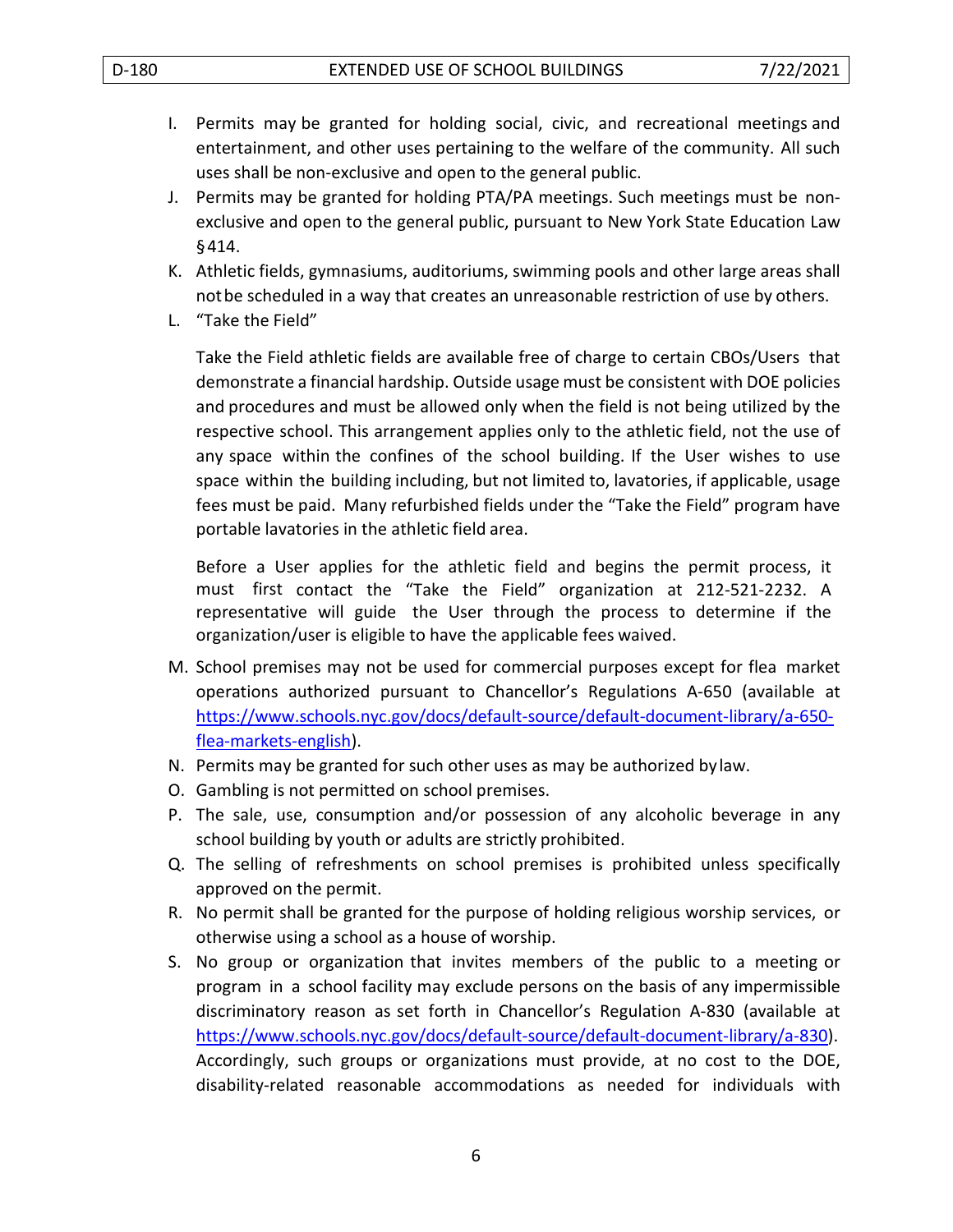disabilities to participate in the meeting or program. Such accommodations may include having an adult staff member who has completed a New York State Medication Administration Training (MAT) course approved or administered by the New York City Department of Health and Mental Hygiene (DOHMH) or the State Office of Children and Family Services administer medication to a student as permitted by law.

- T. Permits may be granted to religious clubs for students that are sponsored by outside organizations and otherwise satisfy the requirements of this regulation on the same basisthat they are granted to other clubs for students that are sponsored by outside organizations.
- U. Any User who obtains a permit to use a NYC public school building may not use the school premises as a mailing or business address.
- V. The DOE, in light of the inherent risk of injury to participants, reserves the right in its sole discretion to decline permission for any event.
- W. The Chancellor reserves the right to waive this regulation or any portion(s) thereof, that is not otherwise required by law, if he determines it to be in the best interests of the school system. Requests for waivers from the Chancellor shall be directed to the Deputy Chancellor for Infrastructure and Planning.

### **II. REVIEW AND APPROVAL OF PERMIT APPLICATION**

- A. Every User must have an approved permit to use a school's premises (see the Procedures for Processing and Completing an Extended Use Application).
- B. The permit is required to be completed by each User wishing to use the school building during extended use time regardless of whether the User is paying the required space and/or security fees (if applicable) or not.
- C. In order to use the school building during times other than normal school hours or days when the school is not in session, a public charter school must submit a permit application.
- D. Principals are responsible for making the decision to approve or deny a permit application, based on a determination as to whether the space is available for use and the User has satisfied the requirements of this regulation. Principal approval is subject to review by the BCO and Central DOE.
- E. Before a Principal approves a permit for an outside organization to use a school building, a thorough check of the potential User should be made.
- F. No permit shall be considered approved unless it bears the approval of the User representative, Principal, Custodial Entity, and BCO (or their designees).
- G. Permits are not transferable. A User receiving a permit may not transfer any portion of the premises covered by the permit to another User.
- H. Permits cannot be extended beyond midnight unless special permission has been granted by the BCO.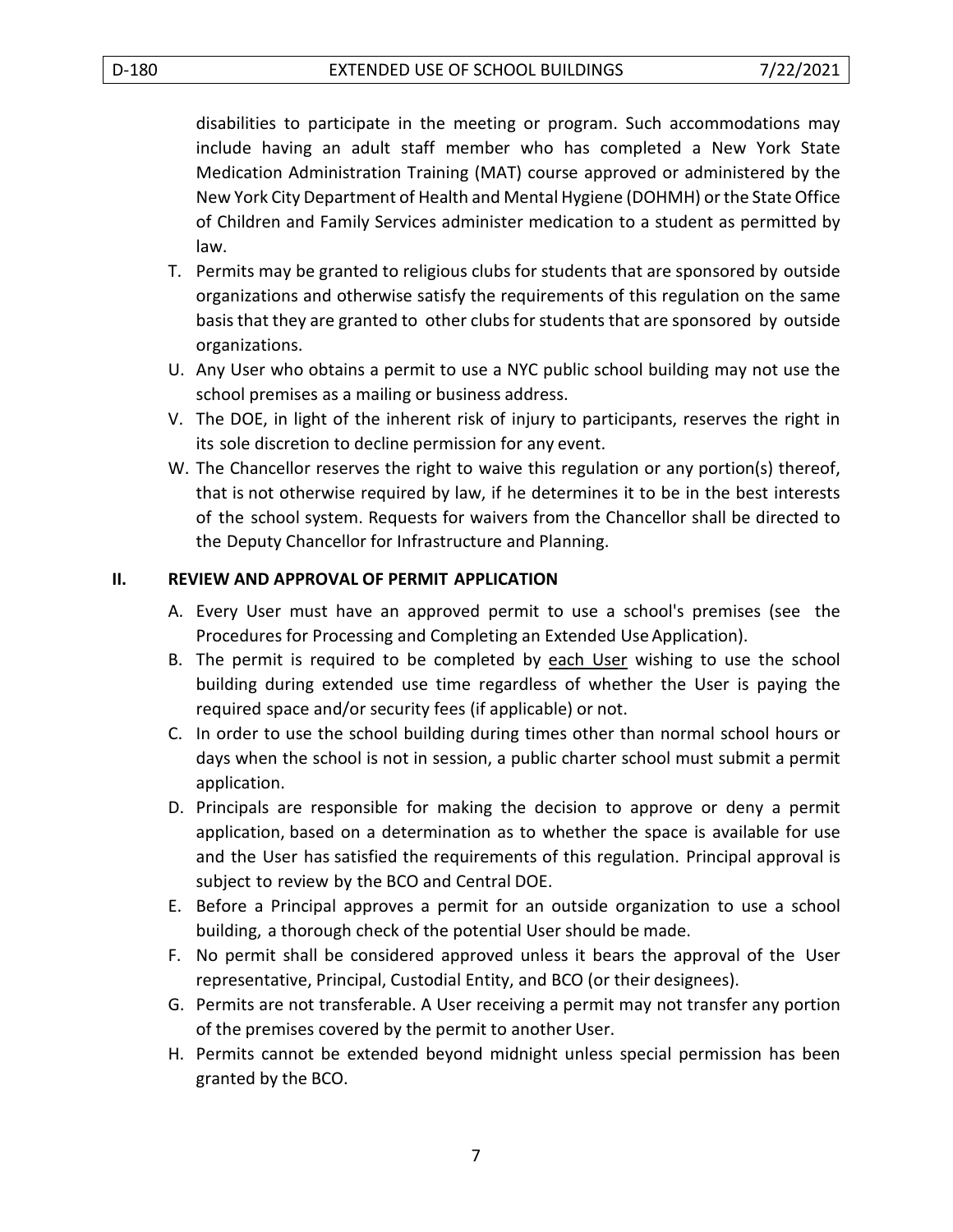- I. No Permit Application may be approved where the scheduled duration exceeds that for which payment is made. Renewal requires a new application. The longest permissible time period for a permit shall be twelve months, i.e., one fiscal year from July 1 through June 30. Permits may not cross fiscal years.
- J. A permit must be initiated at least 30 days prior to the scheduled event. If a permit is not used, the BCO or User must delete it, because such a permit will remain in the system until action is taken. This does not apply to construction vendors responsible for repairs and/or refurbishing to a school/site. Such construction vendors must file a permit to enter the building after school hours. Once authorized by the Principal and Custodial Entity, these permits with payment are submitted directly to the DSF.
- K. The User must agree to the following when signing an Extended Use Permit Application:
	- that the information provided on the Permit Application is complete and accurate to the best of the User's knowledge;
	- that rates are subject to change by DOE;
	- to observe all of the rules and regulations contained in this regulation and in the Permit Application;
	- to conform to all applicable laws and regulations governing the Extended Use of School Buildings;
	- to provide adequate supervision of the activity at all times;
	- to complete a User Organization Incident Report (available at [https://infohub.nyced.org/docs/default-source/default-document-library/user](https://infohub.nyced.org/docs/default-source/default-document-library/user-organization-incident-report.pdf)[organization-incident-report.pdf\)](https://infohub.nyced.org/docs/default-source/default-document-library/user-organization-incident-report.pdf) when safety/criminal incidents occur and return it to the Principal/designee and/or the School Safety Agent (SSA) if on duty; and
	- to save the DOE harmless from any claim, loss or damage by reason of any act on the part of the applicant, its members, officers, agents, or any person using the premises invitation or with permission of the User.
- L. Providing incorrect, incomplete, or misleading information on the Permit Application or the failure to conform to any of the requirements of this regulation, as well as any other applicable laws and regulations governing the use of school buildings and grounds, may lead to the revocation of the permit, the denial of future Permit Applications and other legal actions by the DOE.
- M. DOE may terminate any permit at any time when it is in the best interest of the DOE. Absent an emergency, a minimum of one week notice will be provided. In the event of termination, DOE shall refund a pro-rated portion of the permit amount.
- N. Appropriate number of restrooms must be included in every Permit Application. Where possible, separate restrooms should be made available for male/female adults and male/female children.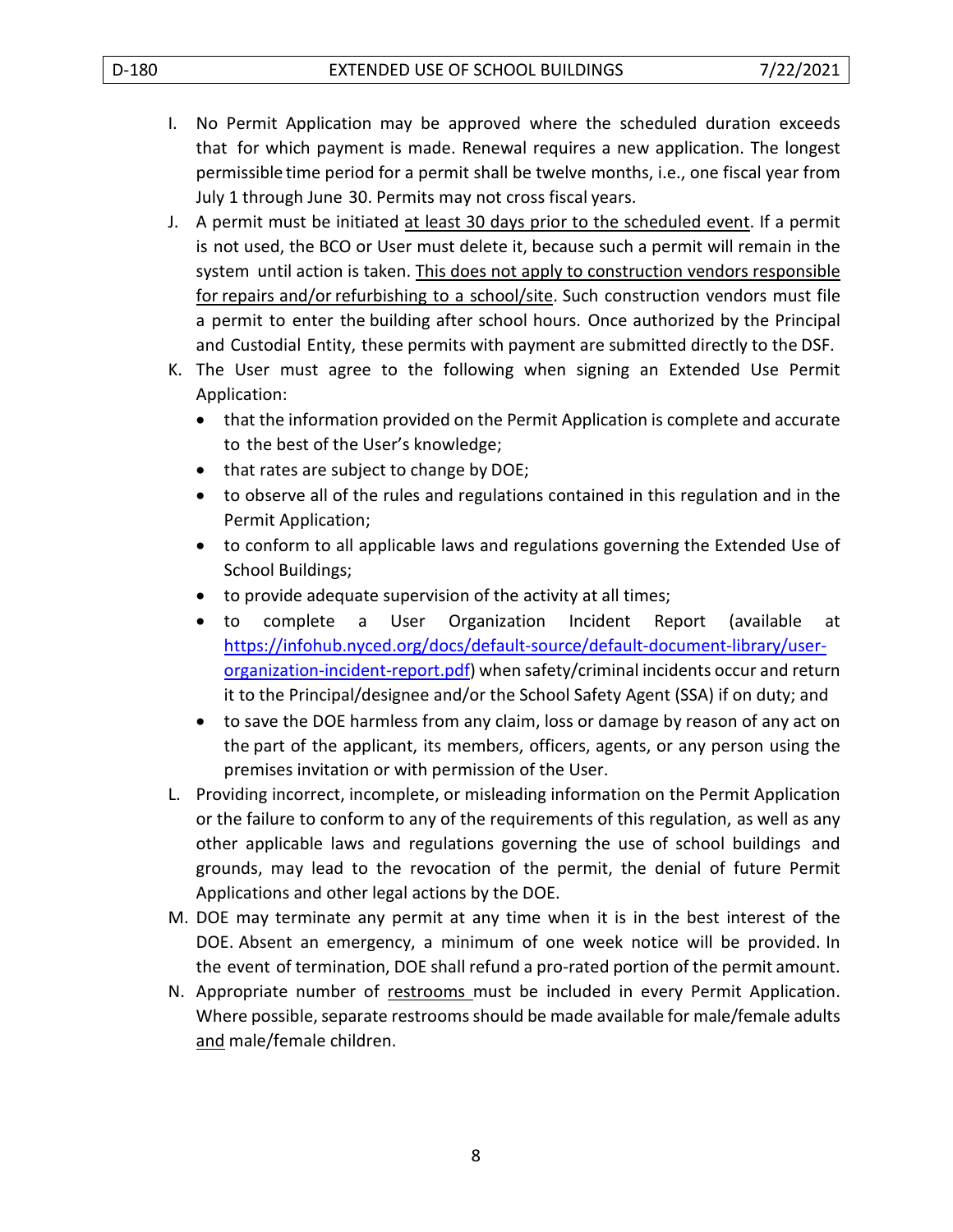- O. If special services are required, the User must request approval for the provision of such services from the principal. The user is responsible for these additional costs. Examples of such services may include, but are not limited to the following:
	- utilizing a certificate of fitness holder to operate air conditioning equipment when required;
	- having a trained and knowledgeable individual to operate stage equipment, including lighting, sound and stage sets.

### **III. INCIDENT REPORTING**

- A. Non-DOE Users must immediately notify the Principal, and the School Safety Agent if one is on duty, of all health, safety, and medical incidents including, but not limited to, criminal and non-criminal incidents.
- B. Non-DOE Users must complete a User Incident Report (available at [https://infohub.nyced.org/docs/default-source/default-document-library/user](https://infohub.nyced.org/docs/default-source/default-document-library/user-organization-incident-report.pdf)[organization-incident-report.pdf\)](https://infohub.nyced.org/docs/default-source/default-document-library/user-organization-incident-report.pdf) and submit it to the Principal within one (1) school day after the incident. The Principal/designee must input the information about the incident into the Online Occurrence Reporting System (OORS).

### **IV. CARE OF SCHOOL PREMISES AND PROPERTY**

- A. Users must exercise the utmost care in the use of school premises and property; make good any damage arising from the occupancy of any part of school premises; and save harmless the DOE from any claim, loss, or damage by reason of any act on the part of the permit holder, its members, officers, employees and agents, or any person using or coming upon the premises by invitation or with the permission of the permitholder.
- B. Classrooms and offices must be left in the same condition in which they were found. Displays, papers, etc. must not be disturbed. If desks are moved, they should be returned to the original location before vacating the room.
- C. Modification or alteration, whether permanent or temporary, to the physical plant systems (i.e., electrical, heating, ventilation, air conditioning (HVAC), plumbing, or architectural) is prohibited unless written approval from DSF is secured.
- D. The following shall apply regarding the use of signs, banners and posters:
	- 1. Signs, banners, posters or other notices of the permitted activity shall not be posted on school property including, but not limited to, walls, gates, columns, doors, windows, floors, elevators, building exteriors, sidewalks, emergency telephones, light standards and trees, except that they may be posted to indoor or outdoor notice boards, display cases or in other locations designated by the Principal at the time of the activity, only for the purpose of identifying the room where the activity is held.
	- 2. Unless the activity is sponsored or supported by the school, the DOE, or New York City, the following disclaimer is required to be made by the User on all public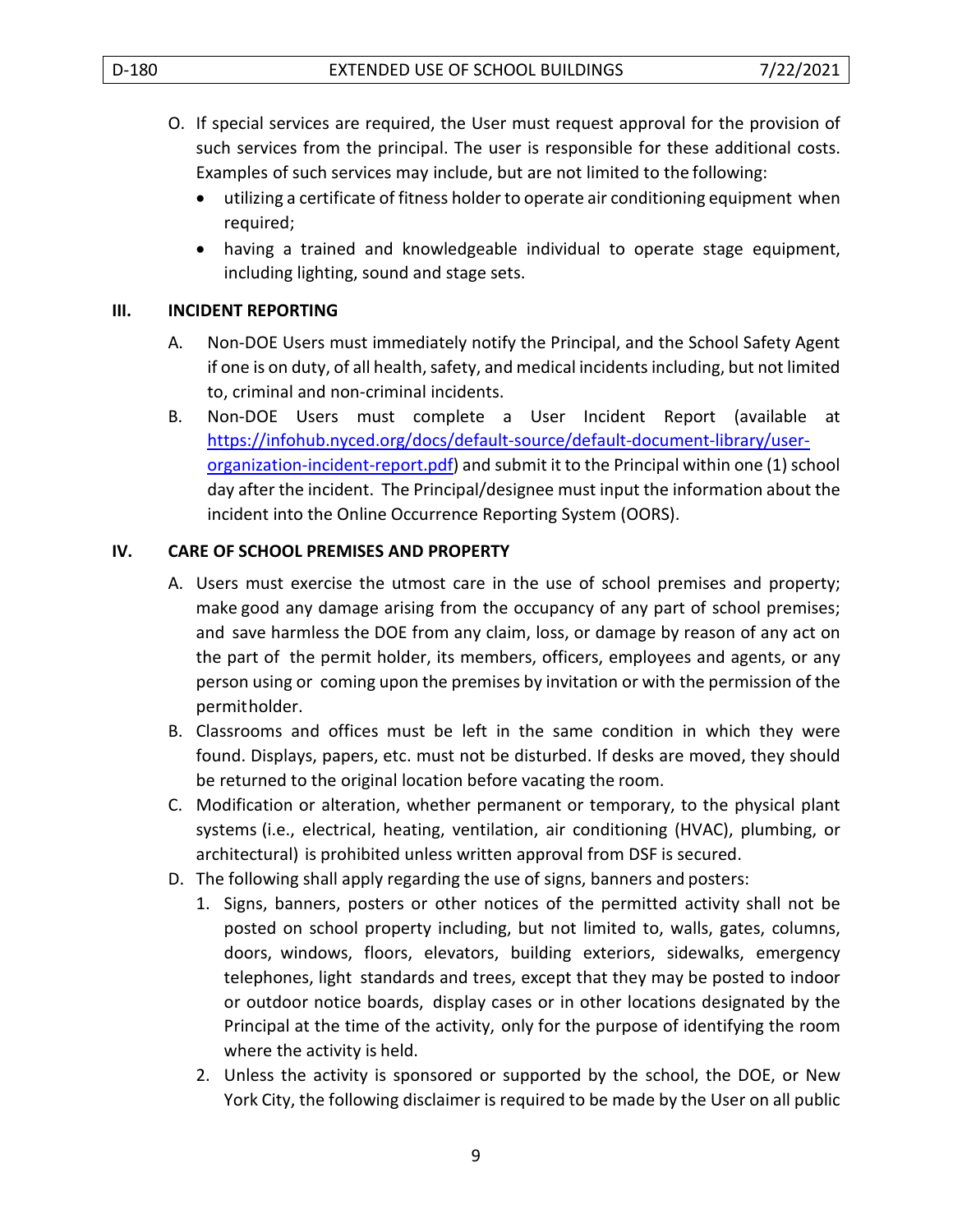notices or any other material, including media or internet use, that mentions the school name or school address in connection with the activity to be held on school grounds, and on any signs posted inside or outside the school at the time of the activity.

"This activity is not sponsored or endorsed by the New York City Department of Education or the City of NewYork."

- 3. The disclaimer must be clearly displayed in typeface of similar size as used in the public notice or materials. Use of the school name is restricted to identifying the location of the activity and may not create an impression of sponsorship or endorsement by the DOE, the school and/or school personnel.
- 4. Other considerations:
	- Approval of the school's Principal must be obtained prior to the posting of any material.
	- The individual or organization responsible for disseminating the information shall be identified on all materials posted on school property.
	- Material posted on school property may not demean or expose any individuals or groups to ridicule.
	- Advertising related to private, commercial activities is not permitted on school property.

### **V. PASS-ALONG CONTRACTUAL COSTS/FEES FOR USING SCHOOL SPACE**

- A. While the DOE imposes no excess charge (profit or overhead) on extended use of itsschools, there are pass-along contractual costs (determined through a collective bargaining agreement between the DOE and Custodial Engineers Local 891), i.e., costs incurred in schools for custodial services when the use is outside of normal school hours on school days and anytime on weekends, holidays and when school is not in session. These costs may vary depending on several factors such as type of space required, time of day of usage, and number of days required. Extended use fees can be less costly if activities are planned during timeframes that minimize the use of additional labor (e.g., between 3:00 and 6:00 p.m. on school days, when there is no fee applied for usage.) Contractual costs for security services provided by school safety agents, generally after 4:00 p.m., are passed along to the Users at all schools.
- B. Except as otherwise provided in this regulation, fees for using school space are required to be paid with respect to use by all organizations and individuals, e.g., unions, Community Based Organizations (CBOs), other government entities, elected officials that conduct an allowable activity that shall not have been directly engaged by the school or the DOE, even if the activity involves students, staff, or parents from the school. The fee is applicable to schools managed by both custodial engineers and building managers. The DOE's automated CPS system calculates the cost of custodial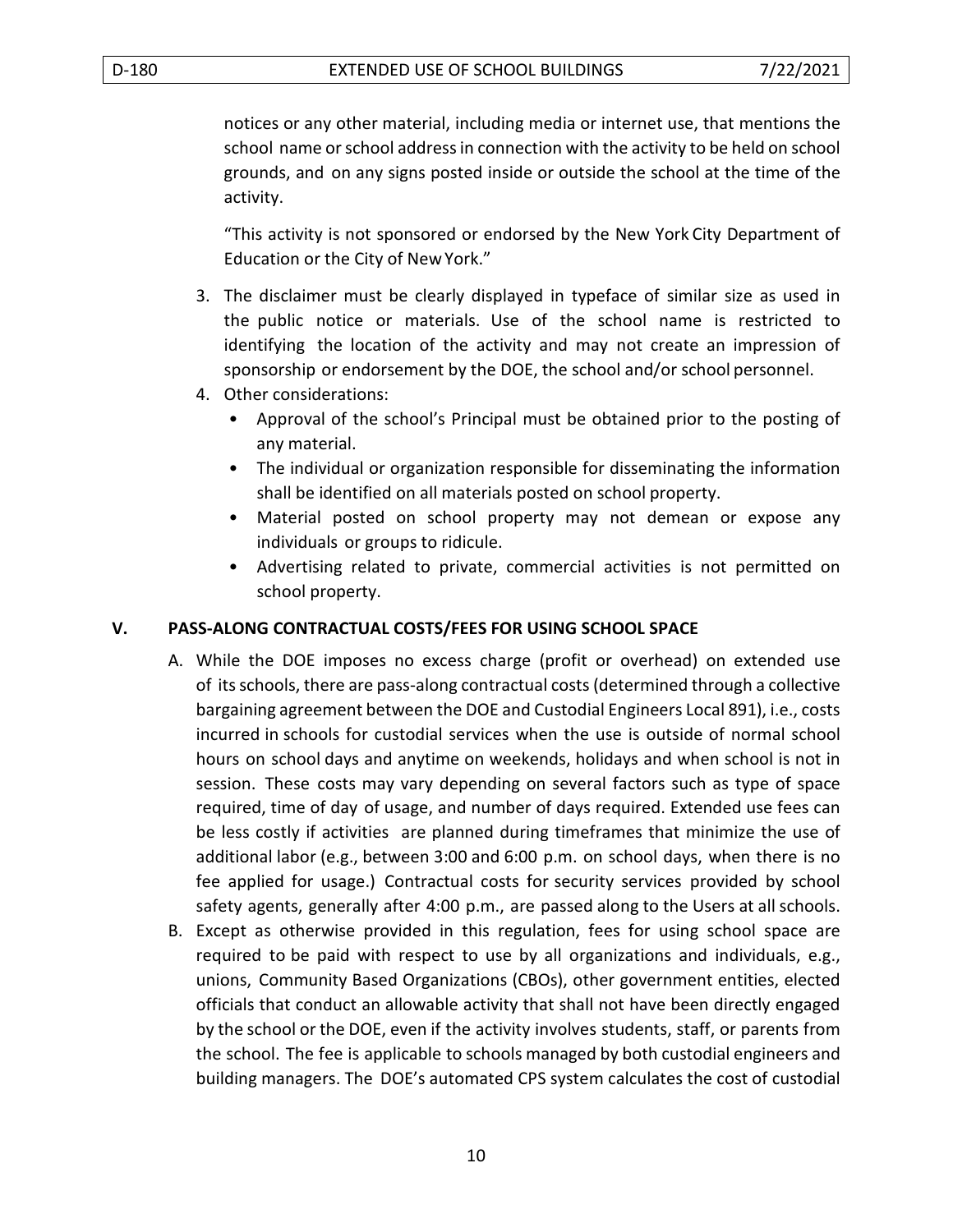services based upon the amount of space used, the nature of the space and day/time ofusage."

- C. No part of any fee shall directly or indirectly benefit or be deposited into an account which inures to the benefit of the Custodial Entity.
- D. Cancellation and Refunds

If cancellation of a scheduled school usage is necessary, the User must notify the BCO and respective school Custodial Entity of such cancellation at least one week in advance of the scheduled activity. The User could reschedule the event, which is the preferred alternative, or request a refund from the respective BCO. Failure to provide one week notice of cancellation will result in a 15% charge of the fee for the date when the activity was scheduled. In order for any refund to be issued, the payee must complete a W-9 Form which can be found at [https://a127](https://a127-pip.nyc.gov/LoginExternal/Forms/Substitute_W_9_Certification_Form.pdf) [pip.nyc.gov/LoginExternal/Forms/Substitute\\_W\\_9\\_Certification\\_Form.pdf](https://a127-pip.nyc.gov/LoginExternal/Forms/Substitute_W_9_Certification_Form.pdf) and submit it to the Comptroller's Office by fax or mail as indicated on the form. In addition, the school or BCO must enter the adjustments to the permit and forward a request for refund to DFO's Bureau of Financial Management and Reporting for issuance.

### **VI. USE OF SPECIALIZED ROOMS AND EQUIPMENT**

- A. Where services by DOE employees are required by this regulation, the User is responsible for all charges incurred. BCOs and respective schools will calculate the charges based on the current contractual per session pay rates for the concerned employee.
- B. When shop rooms, home economics rooms, or similar rooms with special equipment are required, licensed DOE staff must be assigned. A DOE teacher and/or Custodial Entity/designee must be used for the operation of school equipment such as stage lighting and audio/visual apparatus. Prior approval of the Principal must be obtained in writing, with a copy of the approval affixed to the Permit Application.
- C. Where kitchen equipment is to be used in the preparation of food, an Office of School Food employee must be assigned.
- D. For the use of swimming pools, one DOE-licensed swimming teacher or a licensed DOE teacher with current American Red Cross Water Safety Instructor's Certification must be assigned for every 25 pool participants. All pool participants involved in non-instructional pool time activities (except for Scuba Diving instruction – see below) must have their heads and shoulders above the water at the shallow end of the pool. No more than 40 persons may utilize the pool at any one time. All applicable New York State Department of Health and DOHMH regulations regarding the use and operation of swimming pools must be adhered to at all times. Such regulations include but are not limited to the following:
	- All DOE swimming pools must have Level IIa aquatic supervision; and,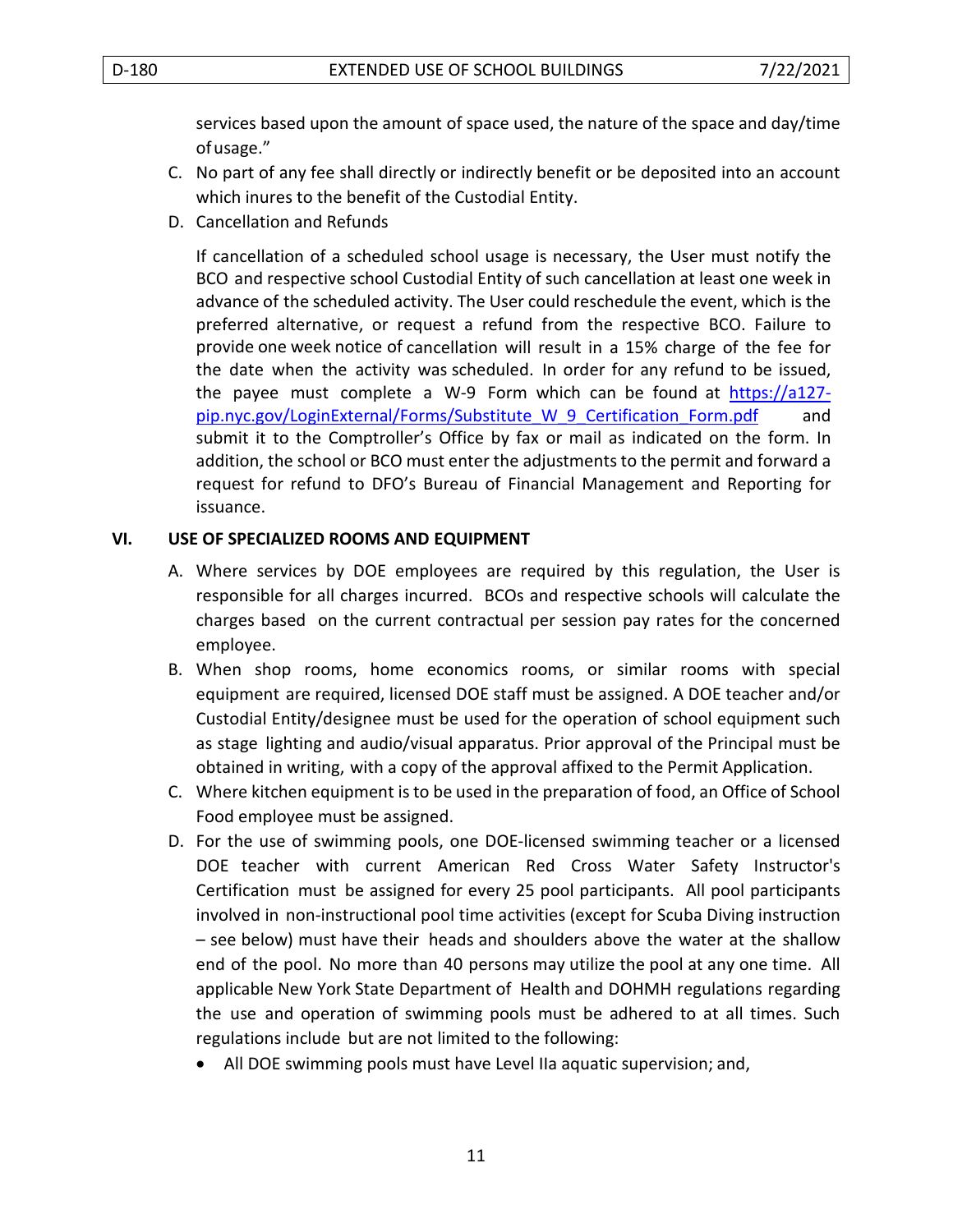- Aquatic supervisory staff shall be at poolside providing direct supervision of pool participants. Aquatic supervisory staff on duty shall be engaged only in activities that involve direct supervision of pool participants.
- When instructional activities occur including, but not limited to, learn to swim programs, physical education classes and swim team activities, and the required supervisory staff provide the instruction, at least one additional staff member meeting at least Supervision Level III must be supplied for each aquatic supervisory staff member engaging in instructional activities.
- When a Supervision Level III staff member is used to assist a Supervision Level II staff member with direct supervision of pool participants during instruction, the Supervision Level III staff member must possess certification in aquatic injury prevention and emergency response as set forth in 10 N.Y.C.R.R.  $\S 6-1.31(c)(2)$ .
- Each school's written pool policy safety plan must describe the duties, positioning at poolside, and interaction between the Supervision Level II and III staff members which ensures adequate bather supervision and emergency response.
- With each extended use Permit Application for swimming pool use, the applicant must submit photocopies of the above required certifications and photo identification of the supervisory staff members whom the applicant will use as required above. As supervisory personnel changes, the permit holder must provide updated copies of the above required certifications and photo identification. All supervisory staff must have photo identification cards on their persons while performing their duties at DOE swimming pools.
- Scuba Diving instructors must hold a license or certificate indicating special training. One instructor must be provided for every eight (8) pool participants engaging in Scuba Diving instruction.

### **VII. SECURITY**

- A. All DOE sponsored events must have security provided by the New York Police Department School Safety Division (NYPDSSD).
- B. All non-DOE sponsored events must have adequate security to provide for the safety and well-being of the attendees at the function and the integrity of school property. Prior to approving a permit, the Principal must determine whether the proposed security is adequate for the nature of the activity. A Principal may determine that in circumstances where there is an increased security risk, the User must provide and pay for security by the NYPDSSD (e.g., where a large crowd is expected).
- C. Questions regarding security coverage should be addressed to either to the BCO or External Program Coordinators.

Please see Procedures for Processing and Completing an Extended Use Application (linked above) for details on how to process a request for SSA coverage and Processing Space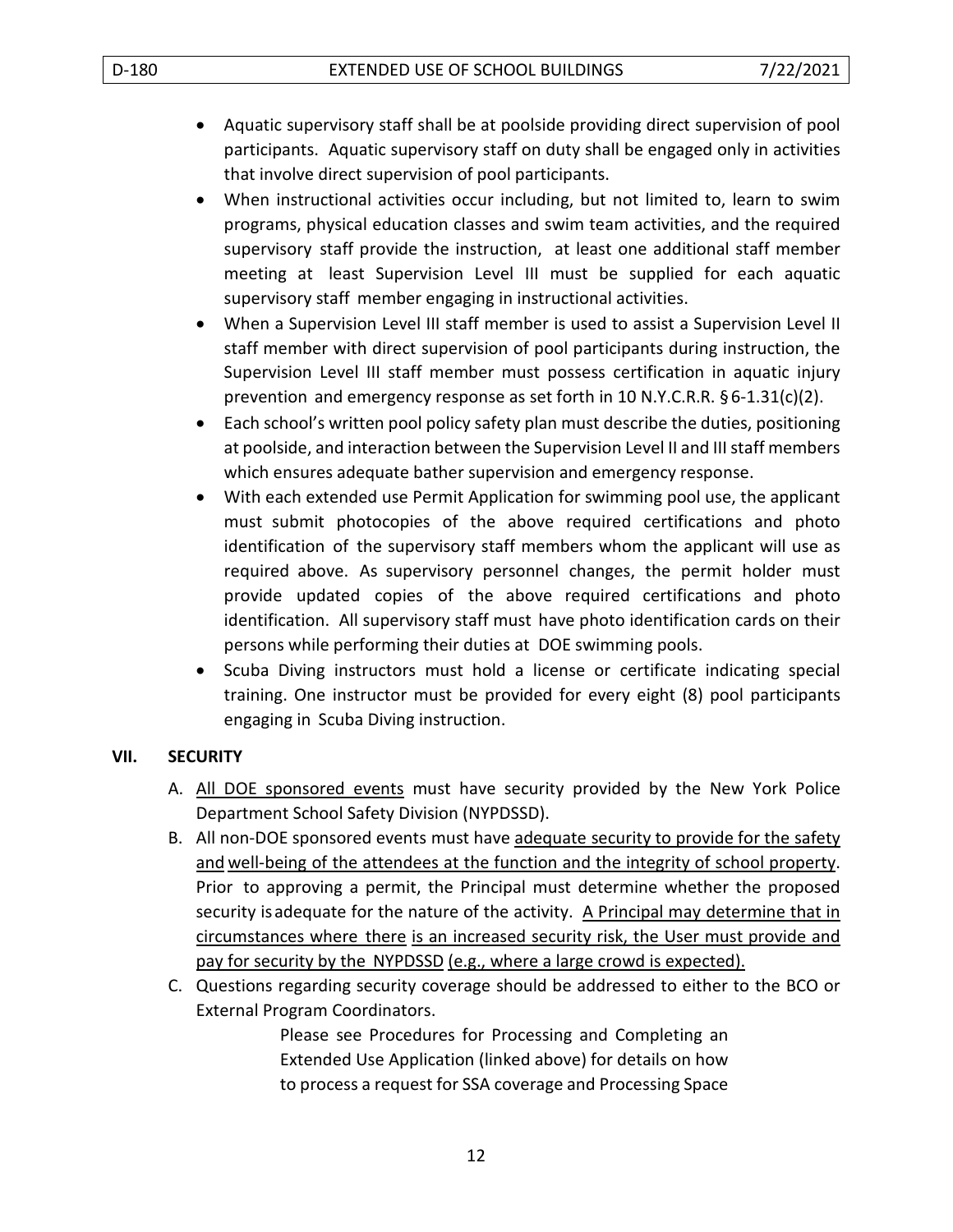Sheets and Accounting for Custodial Fees (linked above) for details on how to pay for the required services.

#### **VIII. INSURANCE**

A. The DOE has established mandatory insurance requirements for the following events and activities:

**Summer Camps** - See Section XIV.A **Carnivals** – See Section XIV.B **Flea Markets** – See Section XIV.C **Boxing, Wrestling and Martial Arts - See Section XIII.C Contact Sports Instruction or Activities** – See SectionXIV.D

B. The DOE may require that a User seeking a permit to conduct an activity or event other than that listed in VIII.A. above, maintain and pay all premiums on a Commercial General Liability insurance policy with a limit of not less than \$1,000,000 per occurrence. Such policy shall list the DOE and the City of New York, including their respective officials and employees, as additional insureds. The organization applying for the permit must inform its insurance broker that such additional insured coverage is to comply with Insurance Services Office (ISO) Form CG 20 26, a standard insurance industry-wide form. Prior to and as a condition to any event, the User shall provide a certificate of insurance evidencing such insurance to the principal.

### **IX. FEES PAID BY THE CENTRAL DOE (AGAINST CENTRAL BUDGETARY ACCOUNTS)**

- A. No fees should be charged to:
	- 1. Reimbursable program or grants that directly provide full funding for Extended Use of school space.
	- 2. Activities which are authorized by the school, conducted on behalf of the school or operated in partnership with the school. Such activities include, but are not necessarily limited to, the following:
		- Parent meetings or forums;
		- Activities connected with Open School Week or Parent/Teacher Conferences;
		- Public meeting of the Community/Citywide Education Councils;
		- Beacon Programs;
		- Out-of-School Time (OST) activities; and,
		- School clubs and other school-sponsored events.
	- 3. PTAs/PAs are entitled to free use of school buildings, including school safety or security coverage for one hundred ten (110) hours per year outside of school hours. These hours apply twelve (12) months per year and are not transferable. If more than one PA is in a given school building, each is entitled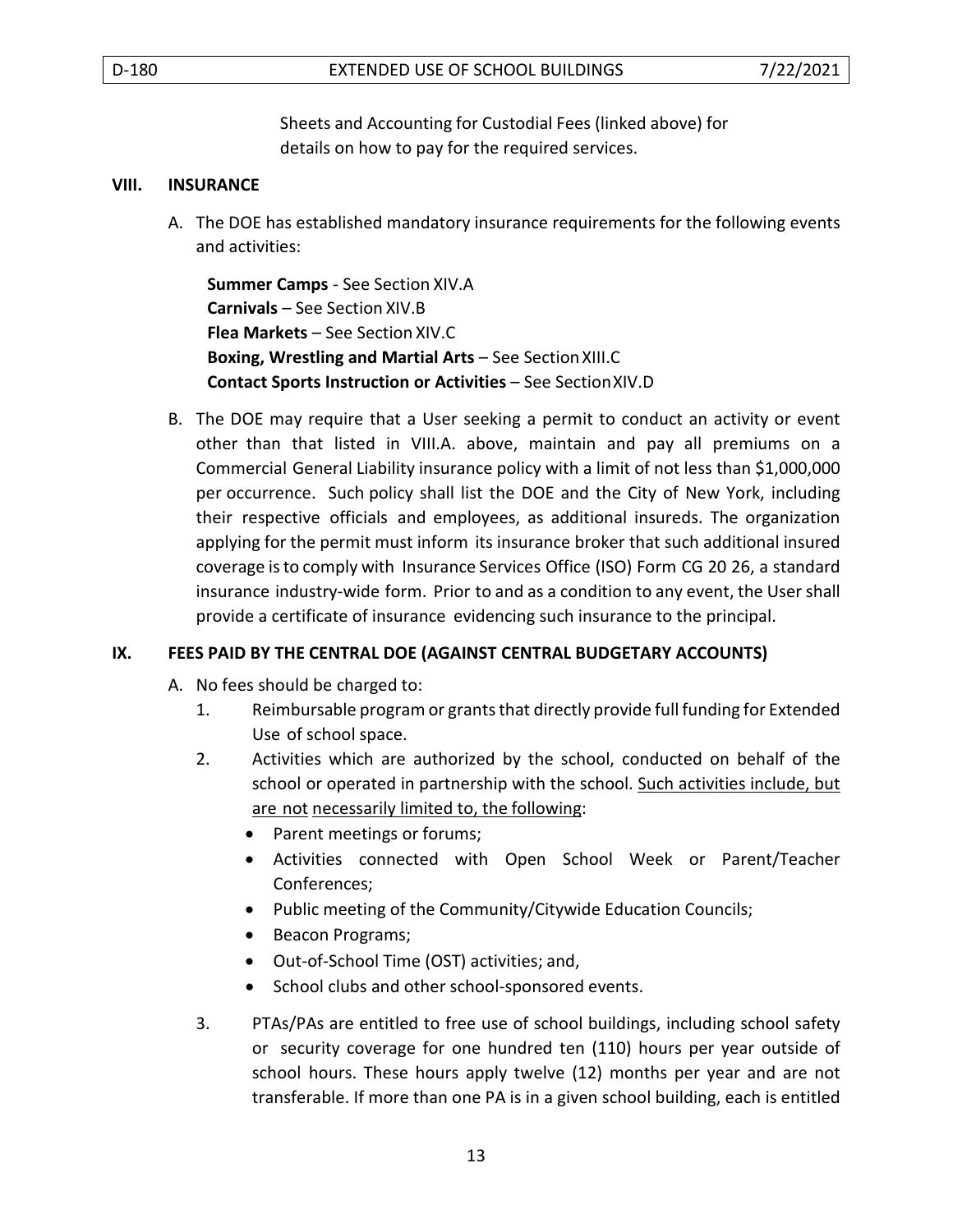to the full one hundred ten (110) hours per year. See Chancellor's Regulation A-660 (available at [https://www.schools.nyc.gov/docs/default-source/](https://www.schools.nyc.gov/docs/default-source/default-document-library/a-660-english) [default-document-library/a-660-english\)](https://www.schools.nyc.gov/docs/default-source/default-document-library/a-660-english).

- 4. In rare situations, an extended use fee to an outside organization may be subsidized from the school's budget when the school's Principal authorizes the charge of these fees to their school budget for an activity that provides a direct educational service to students and parents of the concerned school and community by supplementing or complementing the existing curriculum at the school.
- 5. For extenuating circumstances, a request by the User to centrally fund the pass- through costs may be granted by the Executive Director of DFO at 65 Court Street, Room 1801, Brooklyn, NY 11201.

Before submitting this request, outside organizations should ensure that the following questions have been addressed:

- Is the User/organization a not-for-profit, § 501 (c)(3), entity?
- Can the activity be performed between the hours of 3:00 p.m. and 6:00 p.m.?
- Has the activity/organization been approved in writing by the Principal of the concerned school?
- Does the activity provide a direct educational service to students and parents of the concerned school and community by supplementing or complementing the existing curriculum at the school?
- Does the activity/organization provide an in-kind service, which is equal to or greater than the Extended Use costs/fees?
- Can the User provide historical precedents which will assist in evaluating its subsidy request?
- Can the User prove (providing financial statements and other supporting documentation) that paying the fee will result in severe financial hardship to that organization?

### **X. FIRE REGULATIONS**

The number of tickets sold or the number of persons admitted must not exceed the capacitylisted on the fire regulations for the area.

## **XI. FUND-RAISING/DONATIONS/ADMISSION FEE**

- A. The following applies if a User is charging admission (and/or has pre-sold tickets to an event), or is accepting or collecting money, or soliciting donations or conducting fund-raising activities of any kind (including, but not limited to, the sale of refreshments):
	- 1. The net proceeds (revenues less actual production costs) must be expended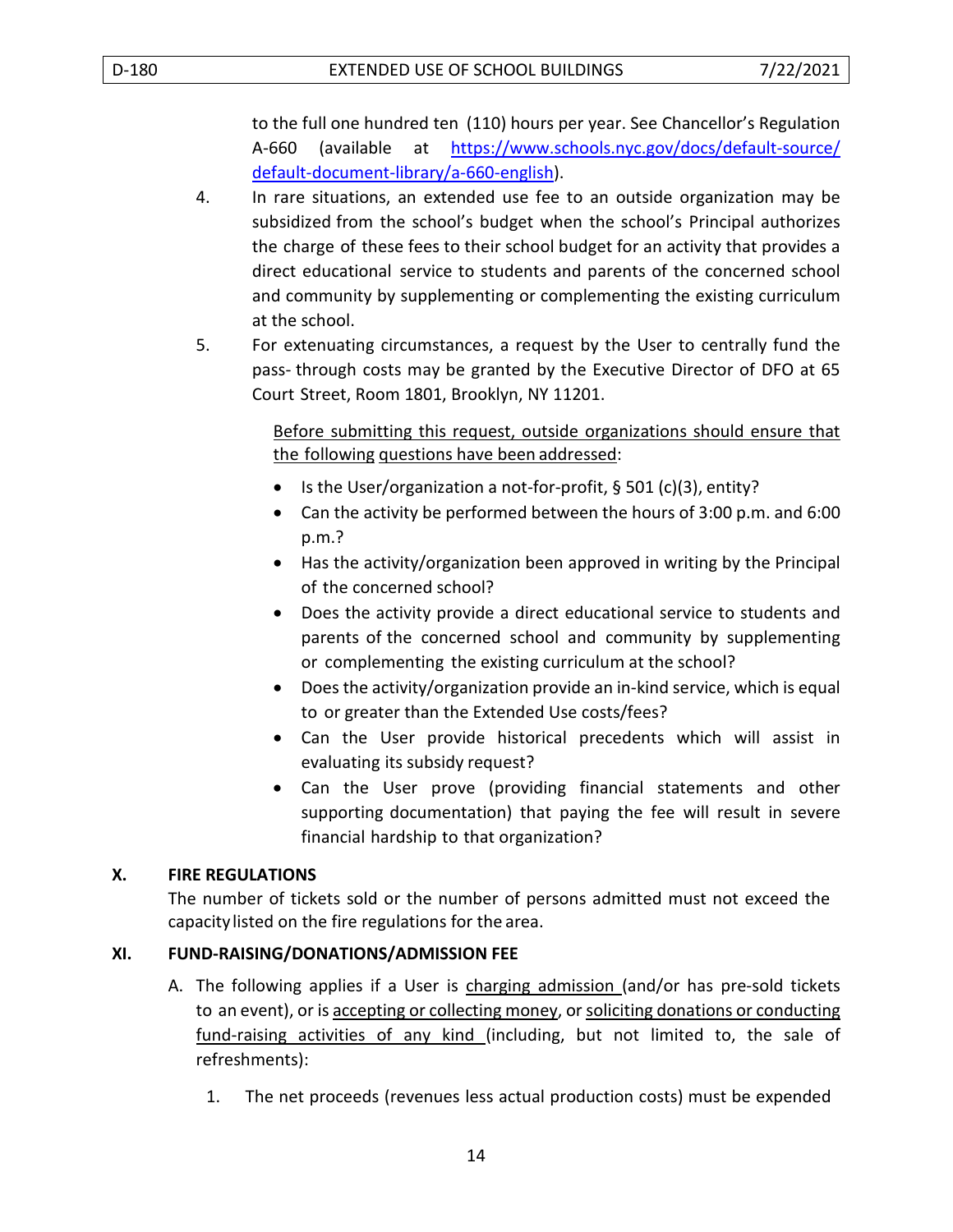for the benefit of a charitable or educational purpose except that the proceeds may not be applied for the benefit of a society, association or organization of a religious sect or denomination, or a fraternal, secret or exclusive society or organization other than organizations of veterans of the military, naval and marine service of the UnitedStates and organizations of volunteer firefighters or volunteer ambulance workers.

- 2. The Permit Application must indicate the admission fee (if applicable); and the name of the organization designated as beneficiary of the proceeds resulting fromadmission fees, solicitations or donations.
- 3. The following must be attached to the Permit Application prior to final approval, and retained by the appropriate BCO:
	- A letter on official stationery from the charitable or educational organization that is to receive the proceeds stating that it approves of the fund-raising function and will use the proceeds for recognized charitable or educational purposes. The letter must be specific about the nature of these purposes (e.g., providing aSenior Citizens' Program);
	- A brief listing of expenditures and projected net proceeds by the user; and,
	- A § 501(c)(3) Tax Exempt Approval Form (for non-DOE organizations) from the organization which is to receive the proceeds.
- **XII. POLITICAL AND ELECTION ACTIVITIES** (See Chancellor's Regulation D-130, available at [https://www.schools.nyc.gov/docs/default-source/default-document-library/d-130-4-](https://www.schools.nyc.gov/docs/default-source/default-document-library/d-130-4-29-2021-final-posted) [29-2021-final-posted,](https://www.schools.nyc.gov/docs/default-source/default-document-library/d-130-4-29-2021-final-posted) which sets forth the procedures which must be followed regarding the use of a school building for political purposes.)
	- A. School buildings and other DOE facilities **may** be used for:
		- 1. Polling places for holding primaries, general elections and special elections for the registration of voters; and
		- 2. Conducting candidate forums, provided, **all** candidates are invited to participate. Permit applications for such forums must include a written representation that all candidates have been invited to participate. Once the permit, with the above written statement attached, has been approved by the school and the BCO, it must be submitted to the Office of Public Affairs, 52 Chambers Street, New York, NY 10007, 212-374-4947.
	- B. School Buildings may **not** be used for conducting **political events**, activities or meetings, unless the purpose is for a candidate's forum as indicated above.
	- C. The use of any school during extended hours by any person, group, organization, committee, etc., on behalf of, or for the benefit of any elected official, candidate, candidates, slate of candidates, or political organization/committee is **prohibited**  except as indicated in Section XII.A.2.
	- D. No rallies, forums, programs, etc., on behalf of, or for the benefit of any elected official, candidate, candidates, slate of candidates, or political organization/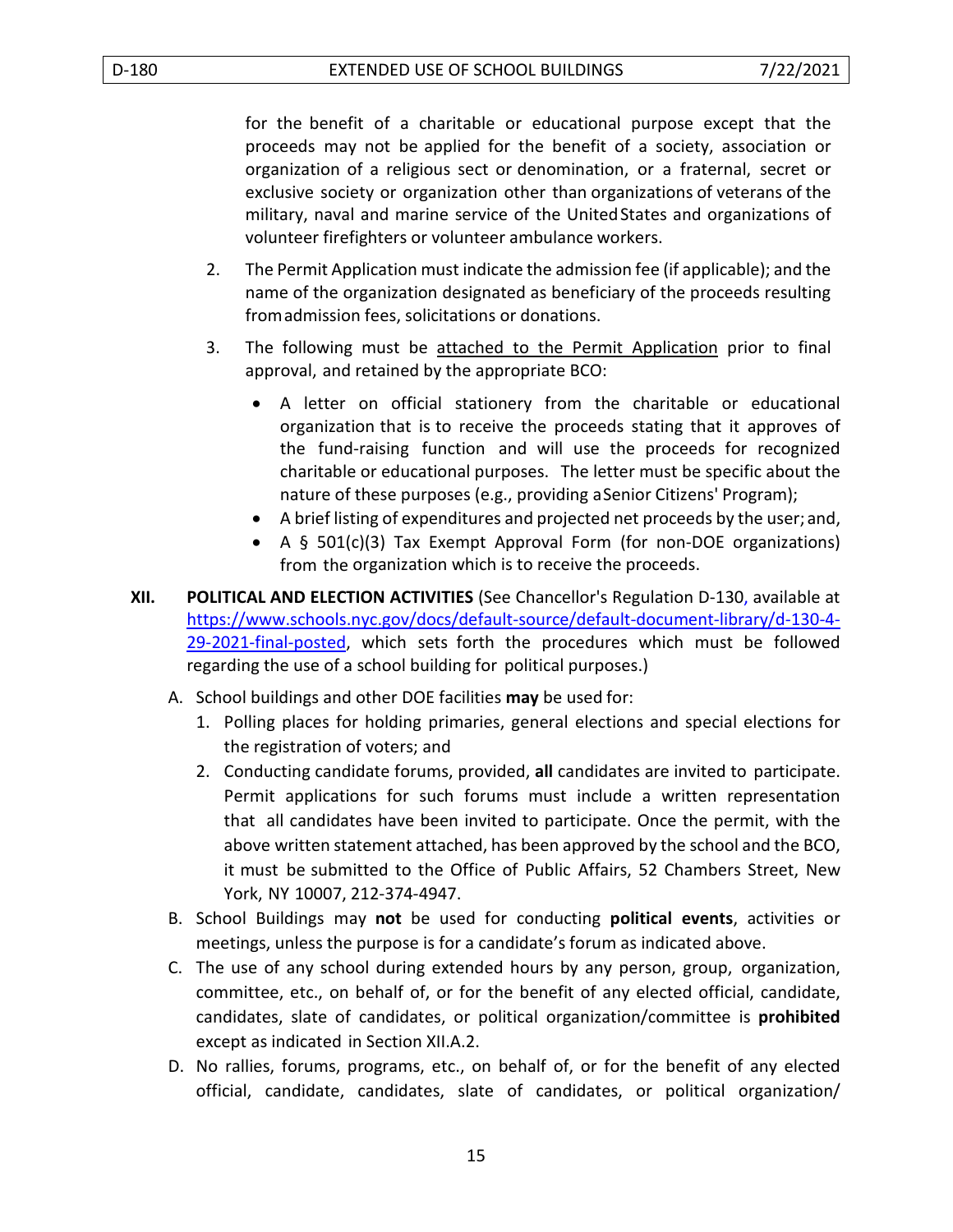committee may be held in a school building after school/business hours except as indicated in Section XII.A.2 above.

E. No candidate for public office or elected official seeking re-election may use any DOE school building after school business hours during the 60 calendar days prior to a primary and/or general election, except if directly related to the elected official's public duties and responsibilities.

### **XIII. OTHER CONSIDERATIONS**

- A. Those participating in athletic activities in the gymnasium must wear appropriate footwear and apparel.
- B. Tips shall not be solicited or accepted on school premises.
- C. CBOs and other User organizations wishing to conduct boxing, wrestling, or martial arts programs on school premises must meet the following criteria:
	- 1. The activity is sanctioned by a recognized organization established to conduct such events. As an example, Golden Glove Boxing is a nationally sanctioned event under the auspices of the U.S. Olympic Committee.
	- 2. The sponsoring organization for any boxing, wrestling or martial arts event shall maintain and pay all premiums on a Commercial General Liability insurance policy with a limit of not less than \$1,000,000 per occurrence, and an excess or umbrella liability policy (or policies) with a limit of not less than \$5,000,000 per occurrence. All such policies shall list the DOE and the City of New York, including their respective officials and employees, as additional insureds with coverage at least as broad as provided by Insurance Services Office (ISO) Form CG 20 26. Prior to and as a condition to any event, the sponsoring organization shall provide a certificate of insurance evidencing such insurance to the principal.
	- 3. Sponsors understand and accept that they will pay for the full cost of security provided by DOE School Safety Officers (SSAs). The number of SSAs will be determined by the DOE School Security Office. Payment for the estimated cost of security must be paid in advance.
	- 4. The event may not be for-profit and all proceeds (i.e., admission fees, charges, etc.) must go to a recognizable charitable or educational organization as set forth in Section XI.
- D. The DOE, in light of the inherent risk of injury to participants, reserves the right in its sole discretion to decline permission for any event.
- E. The use of a school yard or other school property for parking privileges by outside organizations/Users is prohibited.

## **XIV. SUMMER DAY CAMPS, CARNIVALS, FAIRS, FLEA MARKETS AND CONTACT SPORTS INSTRUCTION/ACTIVITIES**

A. Summer Day Camps

The operation of Summer Day Camps is permitted as set forthbelow: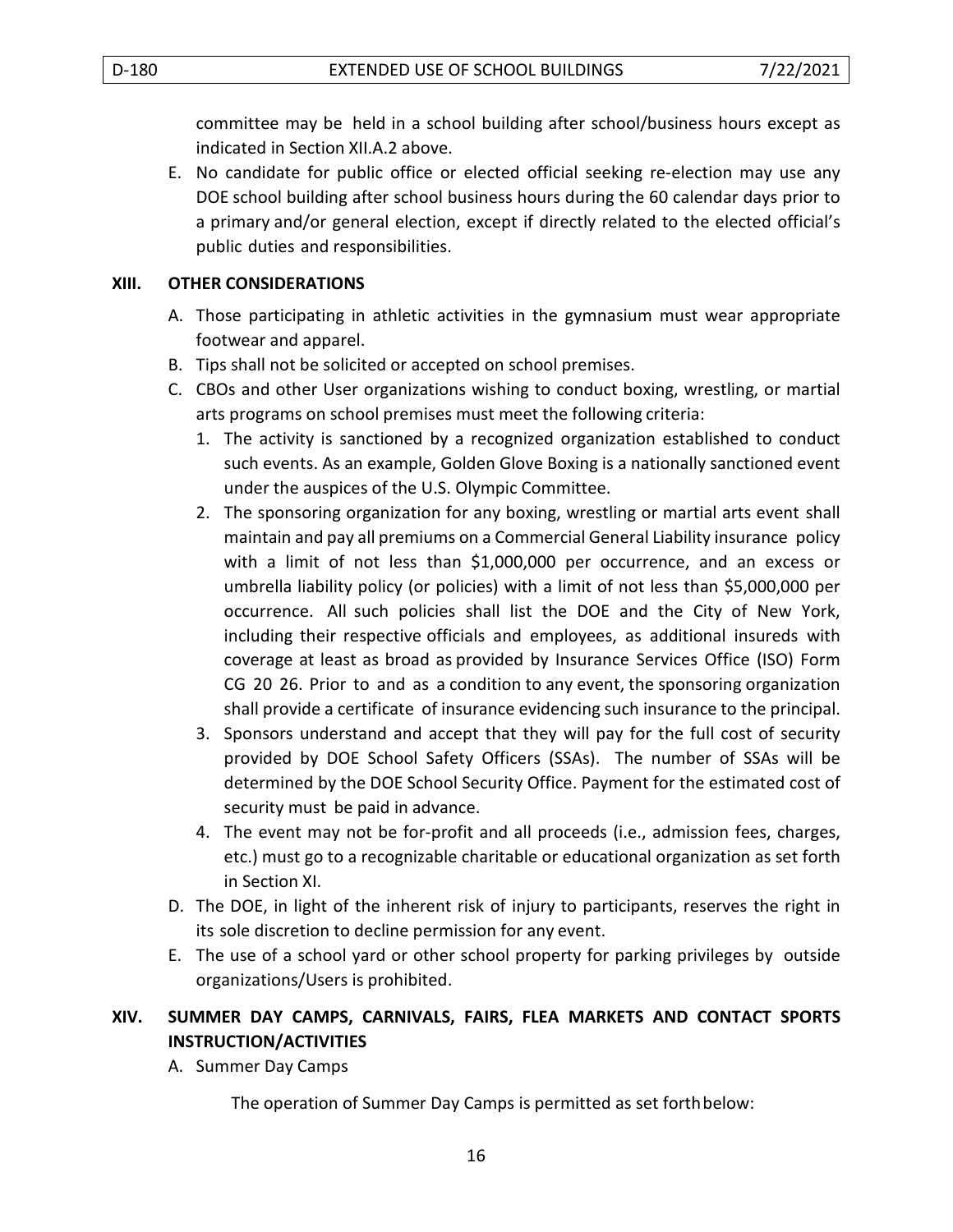- 1. Camp operations must:
	- be not-for-profit;
	- be community oriented;
	- be open to all eligible children of the community; and,
	- maintain necessary insurance.
- 2. The User shall maintain and pay all premiums on a Commercial General Liability insurance policy with a limit of not less than \$1,000,000. per occurrence, and an excess or umbrella liability policy (or policies) with a limit of not less than \$5,000,000 per occurrence. All such policies shall list the DOE and the City of New York, including their respective officials and employees, as additional insureds with coverage at least as broad as provided by Insurance Services Office (ISO) Form CG 20 26. Prior to and as a condition to any event, the User shall provide a certificate of insurance evidencing such insurance to the principal.
- 3. The camp shall obtain and maintain all licenses, permits, etc., required by applicable laws and regulations for the operation of summer day camps.
- 4. The camp shall advise the parents or guardians of the campers by means of a written statement on all applications and/or registration forms that: THE (Name of the Camp) IS NOT A PROGRAM OF, OR OTHERWISE SPONSORED BY, THE NEW YORK CITY DEPARTMENT OF EDUCATION.
- 5. The books and records of summer day camp operations shall be available for inspection and duplication by the Chancellor or his designee within five (5) days of written notification.
- B. Carnivals and Fairs

Carnivals and fairs are permitted as set forth below:

- 1. The User shall maintain and pay all premiums on a Commercial General Liability insurance policy with a limit of not less than \$1,000,000 per occurrence. Such policy shall list the DOE and the City of New York, including their respective officials and employees, as additional insureds with coverage at least as broad as provided by Insurance Services Office (ISO) Form CG 20 26. In the event the carnival or fair includes "rides," "moonwalks" or other facilities provided by a commercial company, the User shall assure that such company maintains a Commercial General Liability insurance policy with a limit of not less than \$1,000,000 per occurrence, and an excess or umbrella liability policy (or policies) with a limit of not less than \$5,000,000 per occurrence, naming the User, DOE and the City of New York as additional insureds with coverage at least as broad as provided by ISO Form CG 20 26. Prior to and as a condition to any event, the User shall provide certificate(s) of insurance evidencing such insurance to the principal.
- 2. Licenses/permits from the DOHMH (with respect to serving of food) and the Department of Consumer Affairs (with respect to rides) must be presented to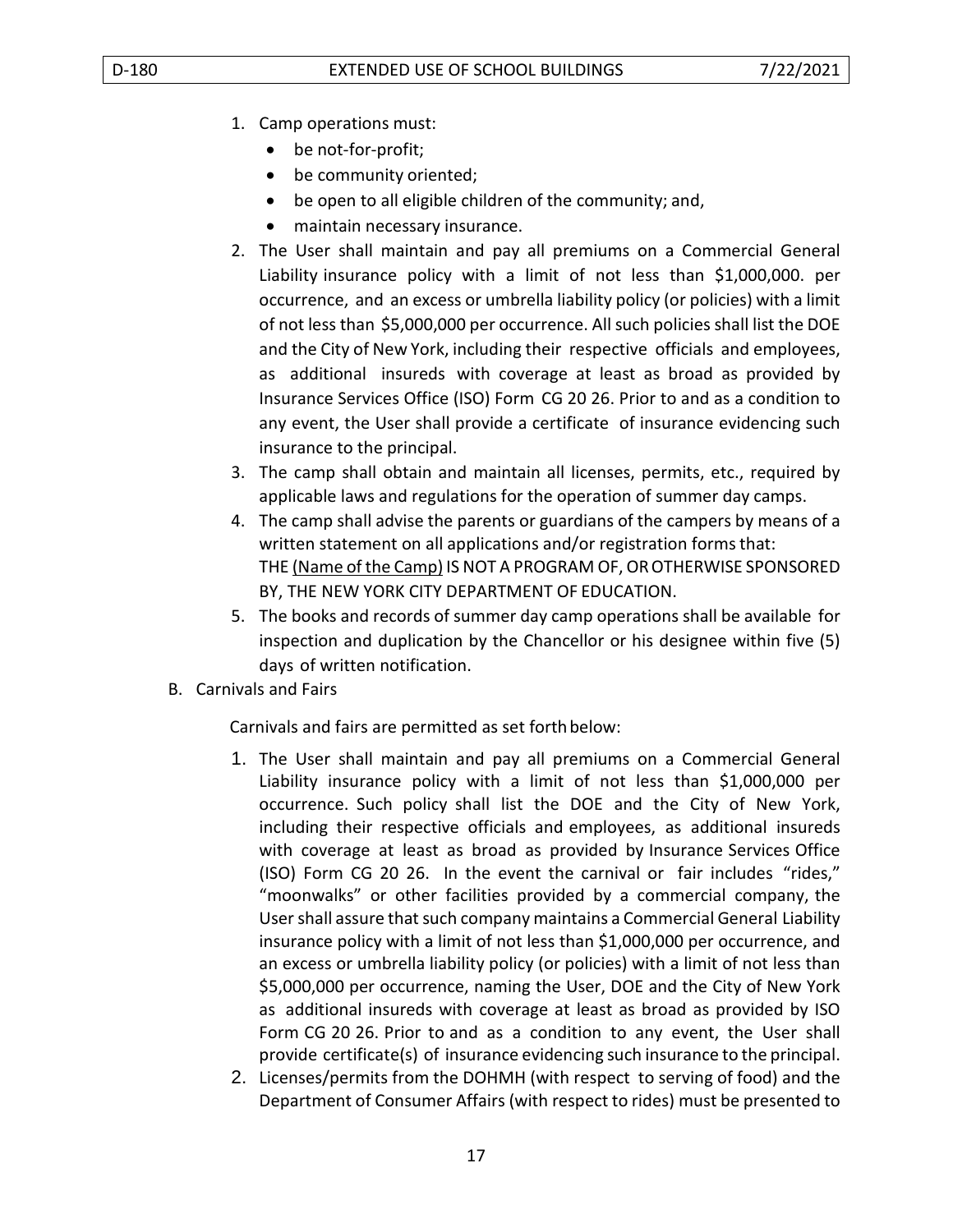the BCO at the time of application.

- 3. The User is responsible for ensuring that any equipment brought onto school property is erected in accordance with law and its design, and that full consideration has been given to equipment weight load, height and clearance limitations.
- 4. No rides or equipment will be permitted that require the excavation or penetration of the ground surface to secure any such equipment or rides.
- C. Flea Markets (see Chancellor's Regulation A-650, available at [https://www.schools.nyc.gov/docs/default-source/default-document-library/a-](https://www.schools.nyc.gov/docs/default-source/default-document-library/a-650-flea-markets-english)[650-flea-markets-english\)](https://www.schools.nyc.gov/docs/default-source/default-document-library/a-650-flea-markets-english) which sets forth the conditions under which flea markets and certain other flea market-type programs may be initiated and conducted on DOE property).
	- 1. Regardless of the flea market's duration, all monies raised as a result of a flea market operation must be for the primary purpose of raising funds to benefit the educational, social and cultural programs at the respective school.
	- 2. The Parent Association/PTA (sponsoring organization) must secure an Extended Use Permit approved by the Principal and Custodial Entity of the concerned school in order to use the school during extended hours. The permit process is the same for flea markets as it would be for any other User wishing to use DOE schools when they are not in session. Applicable opening and space fees for the event must be affixed to the approved permit and forwarded to the BCO which oversees the business operations of the school at which the event will be held.
	- 3. The user will be required to obtain adequate security to ensure the safety of those attending the flea market and the integrity of school property.
	- 4. The User shall maintain and pay all premiums on a Commercial General Liability Insurance Policy with a coverage limit not less than \$1,000,000 per occurrence and an excess or umbrella liability policy of not less than \$3,000,000 per occurrence. Such policies shall list the DOE and the City of New York, including their respective officials and employees, as additional insureds with coverage at least as broad as provided by Insurance Services Office (ISO) Form CG 20 26. Prior to and as a condition to any event, the User shall provide certificate(s) of insurance evidencing such insurance to the principal.
- D. Contact Sports Instruction or Activities
	- 1. The sponsoring organization for any contact sports instruction or activities shall maintain and pay all premiums on a Commercial General Liability insurance policy with a limit of not less than \$1,000,000 per occurrence and an excess or umbrella liability policy of not less than \$3,000,000 per occurrence. Such policies shall list the DOE and the City of New York, including their respective officials and employees, as additional insureds with coverage at least as broad as provided by Insurance Services Office (ISO) Form CG 20 26. Prior to and as a condition to any